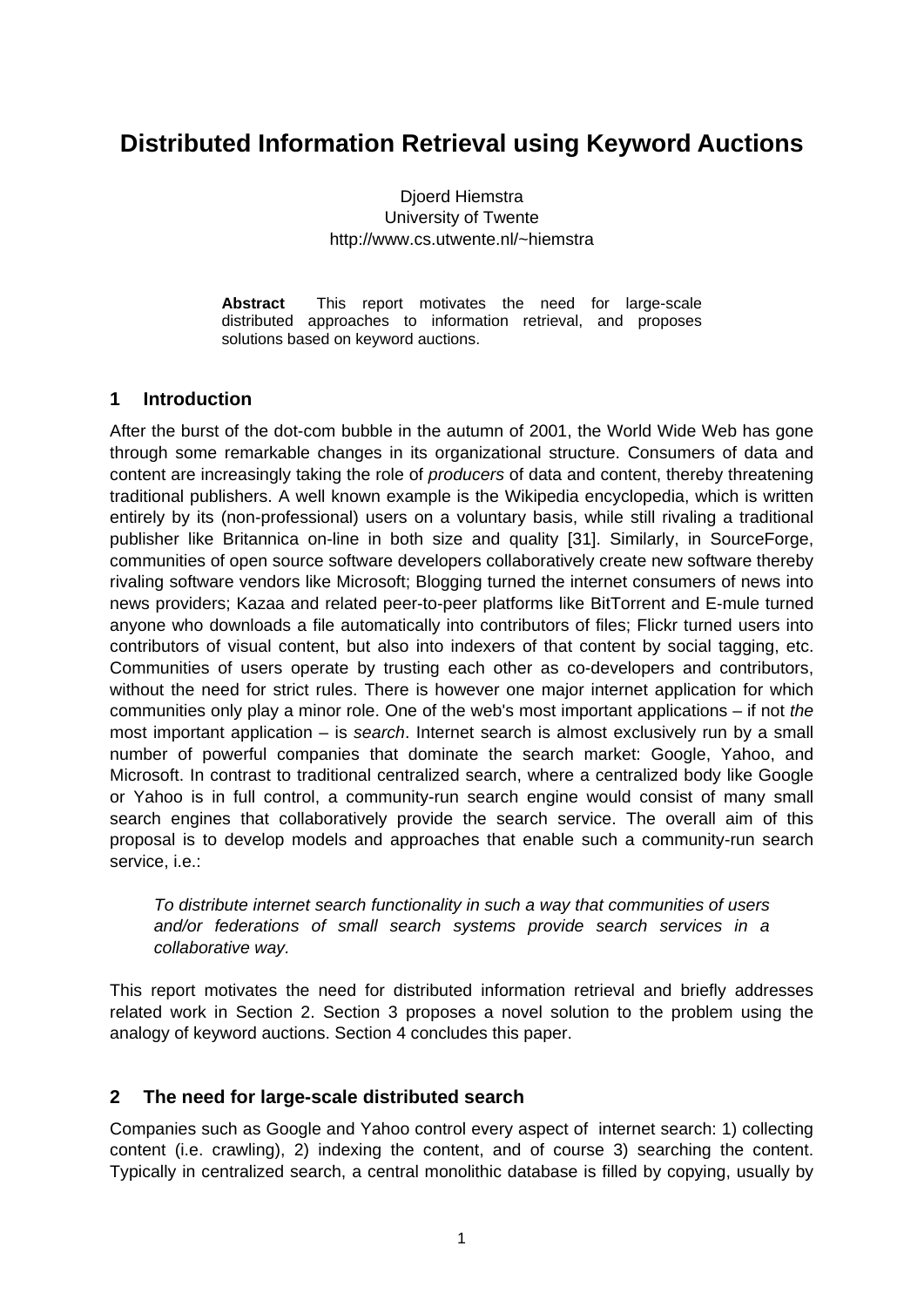crawling, all data that needs to be indexed and searched. Note that the centralized search service might run on a large cluster of work stations, and also note that the index might be replicated in several distinct data centers: The point is that the *control* of data is centralized. Running a centralized web search service is getting increasingly more difficult because of the growth of the number of web pages. Already in 1999, it was estimated that no search engine indexes more than 16% of the visible web [\[48\]](#page-8-1). Worse still, a large part of the web, the invisible web or *deep web* which size is estimated to be about 500 times bigger than the visible web [\[12\],](#page-7-0) cannot be indexed by web crawlers at all (for instance dynamic pages that are returned in response to filling in a web form). A third major problem is the *freshness* of the index. Changes in web pages and other web data can only be observed if they are visited by the web crawler. A fourth problem is the increasing availability of *structured data* and the need to search this data [\[54\].](#page-9-0) Structured data is provided via web forms and as such not available for web crawlers. Structured data is also provided by many emerging XML standards such as RSS or MPEG-7. Maybe the biggest problem of centralized search is that of *monopoly power* of the major search engines like Google. Whoever controls search, controls how we see the world, what information we read, what products we buy, etc. For this reason, the French president Jacques Chirac argued that the EU should fund a European internet search engine that rivals Yahoo and Google by providing competition to what he sees as "the threat of Anglo-Saxon cultural imperialism" [\[83\].](#page-10-0) Whereas the support of a search engine like Yahoo for French seems to be adequate (http://fr.yahoo.com), indeed, there is ample support for commercially less interesting languages, such as Polish or Persian.

#### **2.1 Scientific challenges and related work**

In *Distributed Information Retrieval* [\[18\]](#page-7-1), a centralized broker provides access to multiple text databases by sending the user's query to the databases that are most likely to satisfy the user's need for information. The broker collects the results from each database and merges those in one final result. To achieve this, the distributed information retrieval system has to address the following: 1) *resource description*, i.e., what are the contents of each text database? 2) *resource selection*, i.e., given a query, what text databases should be contacted?, and 3) *results merging*, i.e., how to integrate the results returned by the text databases into one coherent ranked list?

*Resource description*s are usually not obtained directly from the local databases because the databases are either uncooperative or, if they are cooperative, their descriptions might not be trusted. Instead, resource descriptions can be obtained by so-called querybased sampling [\[19\],](#page-7-2) [\[67\],](#page-9-1) which involves sending a number of queries to each local database to obtain a sample of the documents that are indexed by that database. Queries are chosen from previously retrieved documents, from query logs [\[23\]](#page-7-3), [\[68\]](#page-9-2), or from some topic hierarchy [\[32\].](#page-8-2) Sampling is terminated when the acquired sample is large enough to be useful in the resource selection phase, often after several hundreds of sampled documents [\[4\]](#page-6-0), [\[7\].](#page-7-4) Challenges are to reduce network load (downloading a few hundred documents for every server might constitute a substantial part of the full collection), and to keep the resource descriptions up-to-date when the contents of the local databases change [\[67\].](#page-9-1)

*Resource selection* uses techniques similar to ordinary document search. A first family of methods concatenates the sampled documents of each local database together to form a compound document [\[69\]](#page-10-1), [\[79\].](#page-10-2) This way server selection can be done by standard information retrieval methods, i.e., by ranking the compound documents given a query. A second family of methods ranks the separate documents in the complete sampled set to predict which local database needs to be selected [\[69\]](#page-10-1) [\[73\].](#page-10-3) A third family of methods is based on distributing the information of the broker over the local systems as well. In these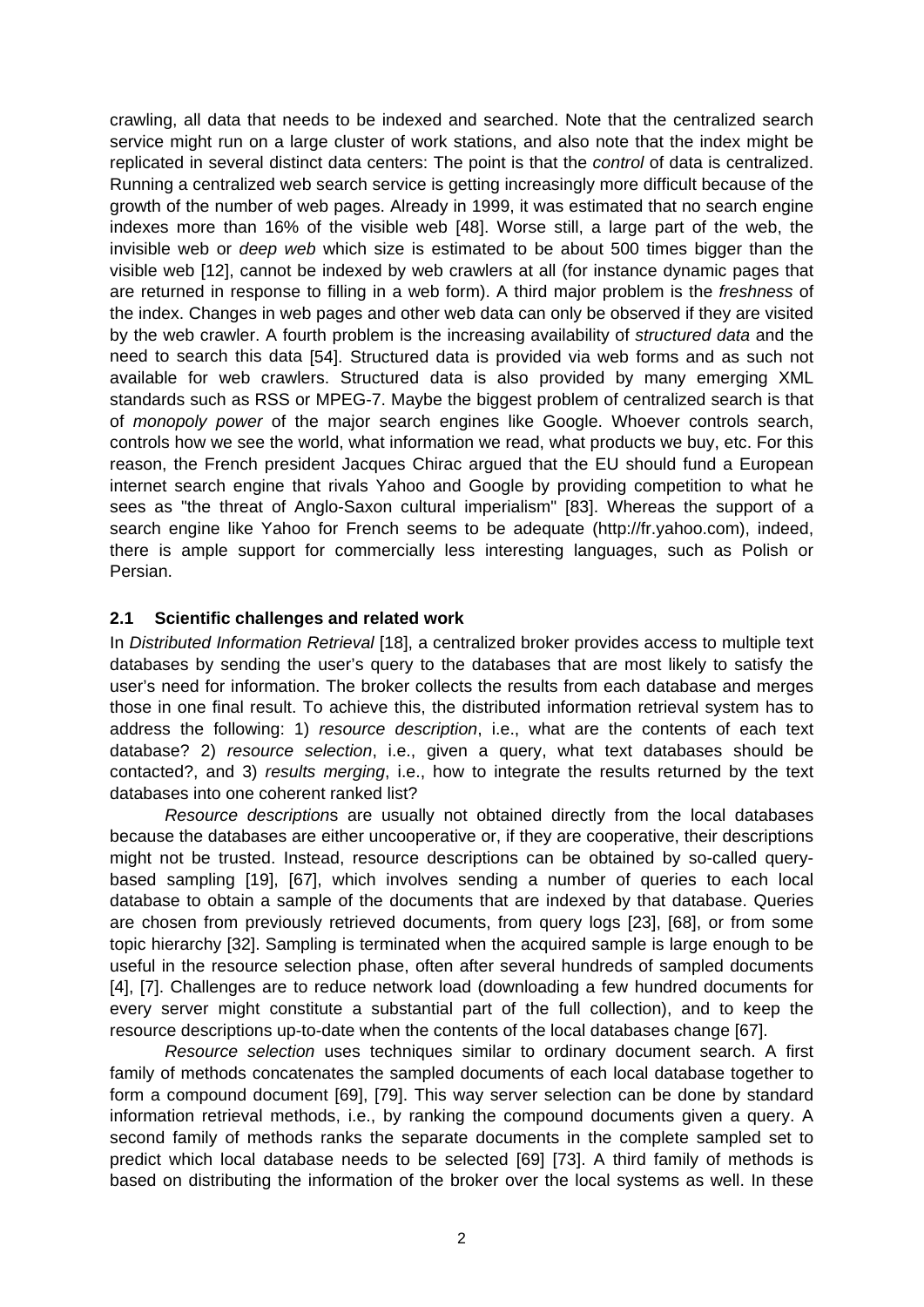peer-to-peer systems, every local system is both broker and local database, an architecture that fits well with community-based applications [\[64\].](#page-9-3) Peer-to-peer architectures for information retrieval tasks have been well-studied, for instance PlanetP [\[27\]](#page-8-3), pSearch [\[77\]](#page-10-4), Odissea [\[71\],](#page-10-5) Minerva [\[11\]](#page-7-5), and Alvis [\[53\].](#page-9-4) Such implementations work in theory, but cause high bandwidth consumption in practice because in large networks, many of the important terms occur in almost every peer [\[49\],](#page-9-5) [\[82\]](#page-10-6). The main challenge of resource selection is keeping the amount of data to be sent (i.e. the number of databases to be contacted) low, while still obtaining good quality search results [\[57\]](#page-9-6), for instance by modeling both quality and efficiency [\[60\]](#page-9-7). Another challenge is to find non-content criteria for resource selection, like the average quality of a page from the database or the estimated size of the database [\[73\]](#page-10-3) [\[79\].](#page-10-2)

*Results merging* often involves normalization of the relevance scores of the retrieved documents [\[20\],](#page-7-6) [\[69\]](#page-10-1). If scores are not available, or if the score from the local databases cannot be trusted, which is often the case in real life search applications, merging might be based on the ranks of the retrieved documents [\[4\]](#page-6-0), [\[62\].](#page-9-8) In this case, the sampled documents mentioned above can be used to (re-)calculate the score locally, but this requires a significant sample of each local database. One of the main challenges of result merging is finding objective criteria for merging that do not need document scores or samples of downloaded documents.

Distributed information retrieval is well-studied, and it has many potential benefits over a centralized approach. However, research did not result in practical solutions for large scale search problems, and the challenges mentioned above have not been solved sufficiently for distributed information retrieval to be used in real life. In fact, the research topic is still very much alive [\[6\]](#page-7-7). We believe there is an underlying reason for the failure of distributed architectures until now. This underlying challenge was nicely formulated by Sergey Brin and Larry Page when they introduced Google [\[16\]](#page-7-8):

*Of course a distributed system (…) will often be the most efficient and elegant technical solution for indexing, but it seems difficult to convince the world to use these systems because of the high administration costs of setting up large numbers of installations. Of course, it is quite likely that reducing the administration cost drastically is possible. If that happens, and everyone starts running a distributed indexing system, searching would certainly improve drastically.* 

So, the main challenge is to drastically reduce the administration costs of distributed information retrieval. Keyword auctions have the potential to meet this challenge.

### **2.2 Keyword Auctions**

Search companies like Google and Yahoo did not only revolutionize search, they also changed the way businesses advertise on the web [\[56\]](#page-9-9). The on-line advertisement system used by Google, called AdWords, operates as an auction of keywords as follows. Advertisers bid on individual keywords, while indicating a limit for a daily budget. Advertisers pay per click, that is, they pay only for a displayed advertisement if a user actually clicks it. Now, Google will display for each query the advertisements from which it expects the greatest revenue. Note that this is not necessarily the advertisement of the highest bidder, because it might have a click-through rate that is twice as low as the next highest bidder, who bids for instance 80% of the highest bidder. (In practice, they pay the amount of the highest bidder just below them, i.e., the maximum bid of all bids that were lower than the advertisers bid.) Keyword auctions like AdWords have been very successful because they allow advertisers to provide very targeted advertisements to customers, and because they are able server a huge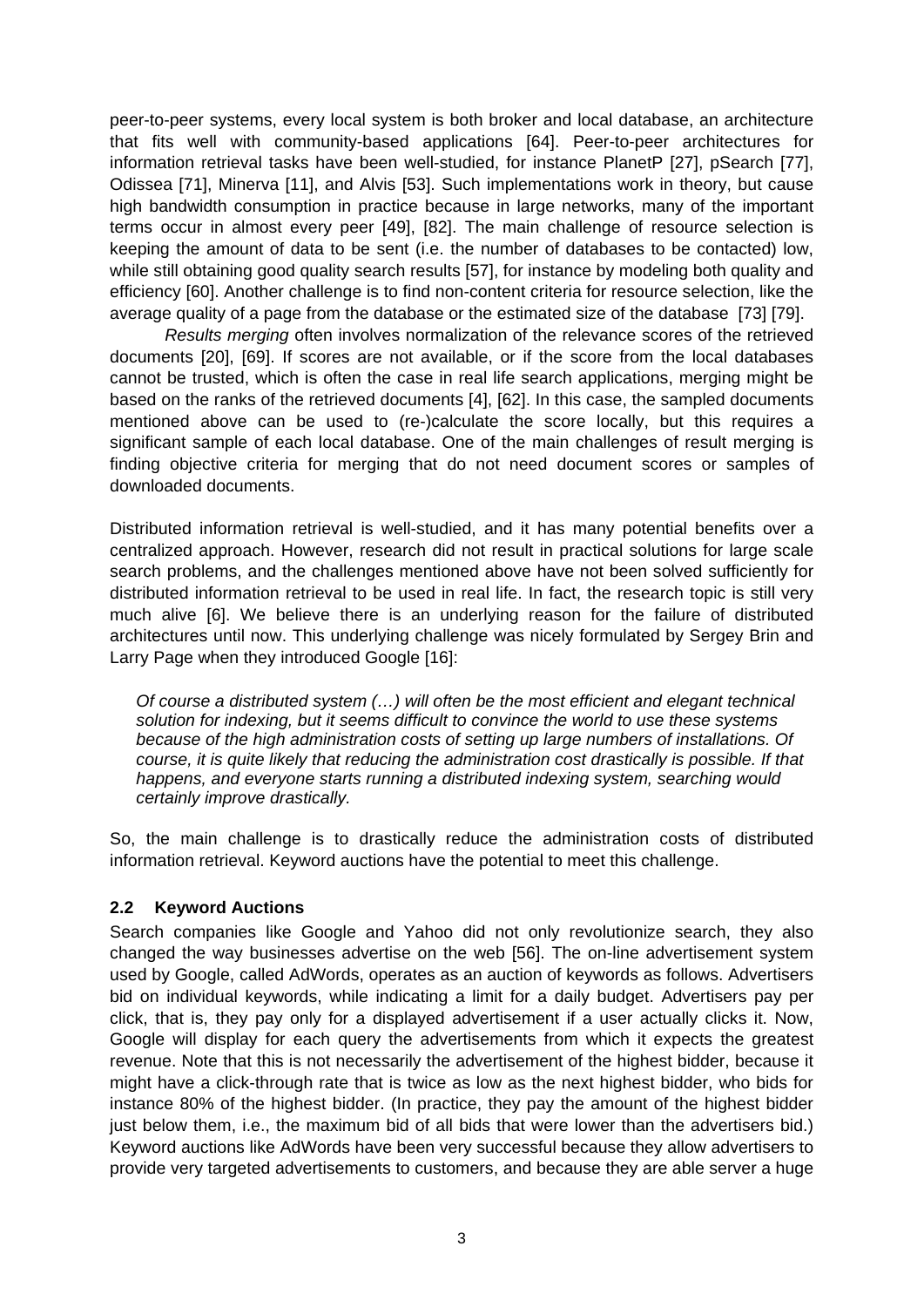number of small-budget advertisers, the so-called "long tail" [\[61\],](#page-9-10) i.e. small advertisers make up the bulk of world-wide budgets available for advertising. Very targeted resource selection, and serving of a huge number of small local databases is exactly what is needed for community-based distributed information retrieval.

## <span id="page-3-0"></span>**3 Distributed Search using Keyword Auctions**

The characteristics of keyword auctions fit especially well with the needs of communitybased distributed information retrieval: They provide very targeted resource selection, and they are able to serve a huge number of small local databases. The keyword auctions analogy will be used for distributed information retrieval as follows: Local search providers bid on individual keywords. In turn they pay by serving queries. As in AdWords they have a limited daily budget, i.e., they are able to serve a limited number of queries per day. Similar to the advertisements of AdWords, the broker displays one (or more) results from the local search providers result pages. Like advertisements, these results consist of a page title, a short text snippet, and a URL. As in AdWords, the broker does not blindly present the results from the highest bidder, but it presents those results that optimize the distributed system's overall quality, measured in for instance the efficiency of the search, the diversity of the answers, the click-through rates, the similarity of the query to the result title, snippet and URL, etc. As in AdWords, local search providers can change their bids whenever they like, for instance only bid on the keyword "Christmas tree" in December, which leads to a very dynamic environment in which changes to local collections are instantly seen by the search system without the need of crawling the data.

#### **3.1 Objectives**

The keyword auction analogy calls for a completely new administrative policy of distributed information retrieval. First of all, the process is initialized by the local search providers, so we need an information push scenario (the local search system contacts the broker) next to the information pull scenario that is usually assumed (the broker contacts the local searcher). Unlike AdWords, the scenario will have to include the possibility to bid on any keyword, i.e., some systems might have indexed a significant part of the web and therefore willing to process any query. This is needed to get good coverage of all possible keywords/queries. Second, communication is done only via bidding and the search engine result page texts (i.e. the "texts of the advertisements"), so we will refrain from sampling documents from the local search providers. Third, bidding is done on complex keywords, i.e., keywords that possibly consist of more than one term, so we need text representations with a higher complexity than the usual bag of words [\[5\],](#page-7-9) or more specifically, a higher complexity than unigram language model representations [\[34\]](#page-8-4). The project's main objectives are:

**Objective 1, Automatic bidding strategies** An important part of the proposed research will be done into automatic bidding strategies and automatic keyword extraction strategies. Bidding has to be automated to reduce the administrative costs. We have recently shown that the Google AdWords bidding process can be automated for a large part [\[81\]](#page-10-7), allowing companies to manage AdWords campaigns without the need to monitor their budgets or their competitors on a regular basis. The project will develop and evaluate automatic bidding strategies for distributed information retrieval.

**Objective 2, Optimization strategies of the broker** Strategies that search engines follow to optimize the advertisements revenue have been studied extensively in the past years.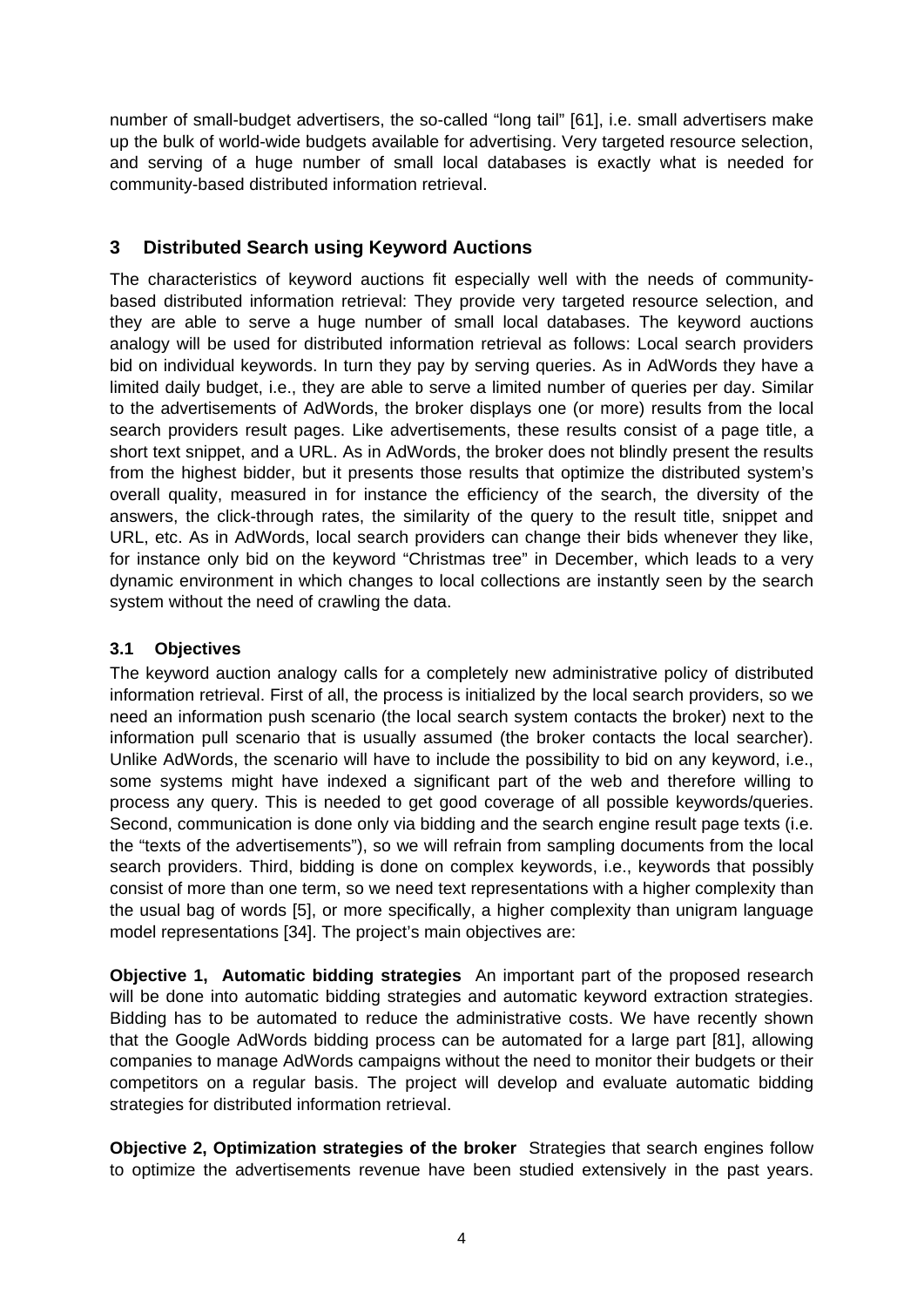Lahaie et al. [\[46\]](#page-8-5) present a detailed description of these results, of which many are adapted from existing game theoretic analyses. Mehta et al. [\[56\]](#page-9-9) describe the AdWords problem as a generalization of the on-line bipartite matching problem. Edelman et al. [\[28\]](#page-8-6) and Varian [\[75\]](#page-10-8) study the generalized second price auction, the charging scheme where the highest bidder pays the amount of the second highest bidder. The project will develop and evaluate keyword auction optimization algorithms for distributed information retrieval that take into account the amount of queries a search provider can process, click-through data, search engine result pages, etc.

**Objective 3, Models for Complex keywords** A lot of work on modeling in information retrieval is based on the assumption of independence between terms (words) given a document. For instance, most work on language models [\[26\]](#page-7-10), [\[35\]](#page-8-7) is based on simple unigram models. Keywords auctions imply the use of complex keywords also used in studies of click-through data [\[25\].](#page-7-11) Interestingly, Podnar et al. [\[63\]](#page-9-11) suggests complex keywords for peer-to-peer search to improve the efficiency resource selection. We recently applied Podnar's *discriminative* or *rare keys* for distributed query processing [\[74\].](#page-10-9) The study showed that highly discriminative keys scale well with collection growth, but it also showed worse performance on web data than the previous studies which used data from Reuters. This suggest additional measures have to be taken to make discriminative keys a success, for instance query adaptive indexing [\[8\]](#page-7-12) and better modeling of the statistics of complex keywords. The project will develop and evaluate models for complex keywords based language models [\[35\]](#page-8-7) [\[36\],](#page-8-8) [\[37\]](#page-8-9), [\[40\]](#page-8-10), [\[41\].](#page-8-11)

**Objective 4, Search engine result pages instead of document sampling** One of the project's goals is to develop an architecture that does not need the downloading of complete documents. Instead of using document scores and statistics from sampled documents, the project intends to use the information that *is* typically contained in the returned results of local search providers, such as a title, a URL and a text snippet. Searches that only use the titles of pages produce high precision results in centralized web search for navigational queries [\[43\]](#page-8-12). The proposed project will investigate the use of information from search engine result pages for resource description and selection. Additionally, the project will investigate the use of the diversity of results, and non-content features such as the estimated size of local databases or a local database' static ranking similar to Pagerank [\[16\].](#page-7-8)

**Objective 5, Seamless integration of structured data and annotation schemes with text search** Structured data is increasingly available on the web, and according to Madhavan et al. [\[54\]](#page-9-0) *"the prime example of such data is the deep web"*, i.e., most data is only accessible via web forms and cannot be crawled by centralized search engines. It will however be accessible in a distributed information retrieval scenario. Other examples are Google Base and structure from annotation schemes, for instance the manual annotation of photos in Flickr. In a distributed information retrieval scenario, structure and annotations might be added to the search results by local search providers if they are able to give text search access to their structured data. This would create an instance of a data*space* system [\[30\]](#page-8-13), i.e., the next generation of data*base* systems that seamlessly integrate structured data and unstructured data. The project will develop models that integrate unstructured data, structured data and annotations based on structured information retrieval [\[38\]](#page-8-14), [\[42\],](#page-8-15) [\[59\]](#page-9-12).

### **3.2 Practical issues**

The proposal presents novel ideas for developing a next-generation architecture for distributed information retrieval. Obviously, there are a number of practical issues that need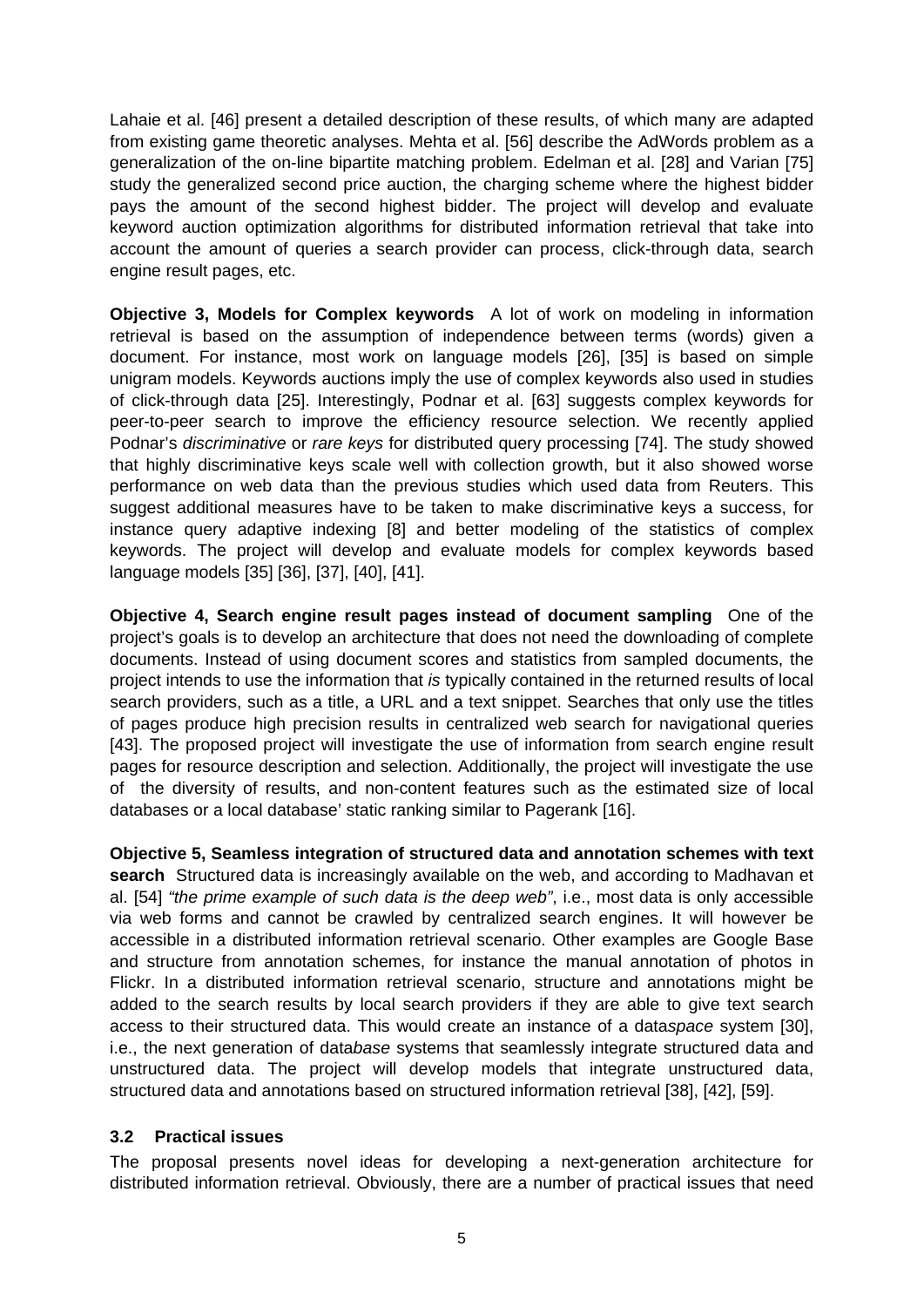to be resolved, and questions to be answered. Some of them are easily asked and easily answered:

Will local search providers ever participate in such a system? Yes, we think so. Companies want people to find their web pages: Companies and site owners spend a lot of money on *search engine positioning* [\[55\]](#page-9-13) already. If a distributed system exists – of course there is a bootstrapping problem – it is likely that they would invest in getting more web traffic by providing local search. Note however, that the project does not depend on communities: The project will produce theory (retrieval models), technical solutions, and simulations of distributed information retrieval to test those solutions.

Are local sites fast enough to satisfy the latency requirements of a search engine? [\[54\]](#page-9-0). Today, local search on a significant number of sites might not be fast enough to answer a query in, say, 1 second. These systems will not be able to bid high, and therefore will not be selected unless there is no other system that produces quality results for the keywords. Furthermore, the efficiency of local site search will probably improve in the future.

Do we need to provide wrappers for thousands of local search systems? [\[73\].](#page-10-3) No, instead of accessing existing web forms, there needs to be some agreed upon application programming interface (API, Google provides an API for AdWords). Buntine et al. [\[17\]](#page-7-13) give a comprehensive list of protocols and standards for information retrieval including standards that can be extended for bidding on keywords such as SRU/CQL [\[21\]](#page-7-14).

#### **3.3 Research approach**

This section will briefly clarify the research methodology and experimental techniques. An important aim of the project is to develop new formal models and approaches to decentralized search. This work will be guided by applying formal models and theories developed for keyword auctions, on models and theories developed for language use (algorithms and methods motivated by game theory and statistical language models). All approaches will be implemented into research prototypes. These prototypes will be evaluated using simulations of highly distributed environments on one or two machines. Evaluations will use benchmark test collections consisting of real-world data and real user queries, as well as user relevance judgments (i.e., which documents are relevant for this query?). The information retrieval community is developing such benchmark collections as collaborative efforts in yearly evaluation workshops such as the Text Retrieval Conference (TREC) [\[76\],](#page-10-10) the Cross-language Evaluation Forum (CLEF) [\[10\]](#page-7-15) and the Initiative for the Evaluation of XML Retrieval (INEX) [\[47\]](#page-8-16). Participation in these workshops assures access to human subjects to test the system, which would be costly for individual research groups and hard to replicate by other researchers. Current evaluation tasks that are relevant for the proposal are the TREC terabyte task [\[22\]](#page-7-16) and enterprise task [\[24\].](#page-7-17)

### <span id="page-5-0"></span>**4 Conclusion**

Traditional centralized search engines have reached a limit in the amount of web pages they can crawl and the size and freshness of their indexes. Furthermore, they experience fundamental difficulties in indexing the deep web, and in supporting semi-structured data and annotations. Finally, the monopoly power of traditional centralized search engines threatens further developments in internet search, especially for small communities and minority languages. This research proposal has the potential to break the monopoly position of the major search engines by giving communities of users the power to collectively provide search services. In [\[3\]](#page-6-1), a position paper written by many of the leading researchers in the field of information retrieval, this is put as follows: Developing *massively distributed* systems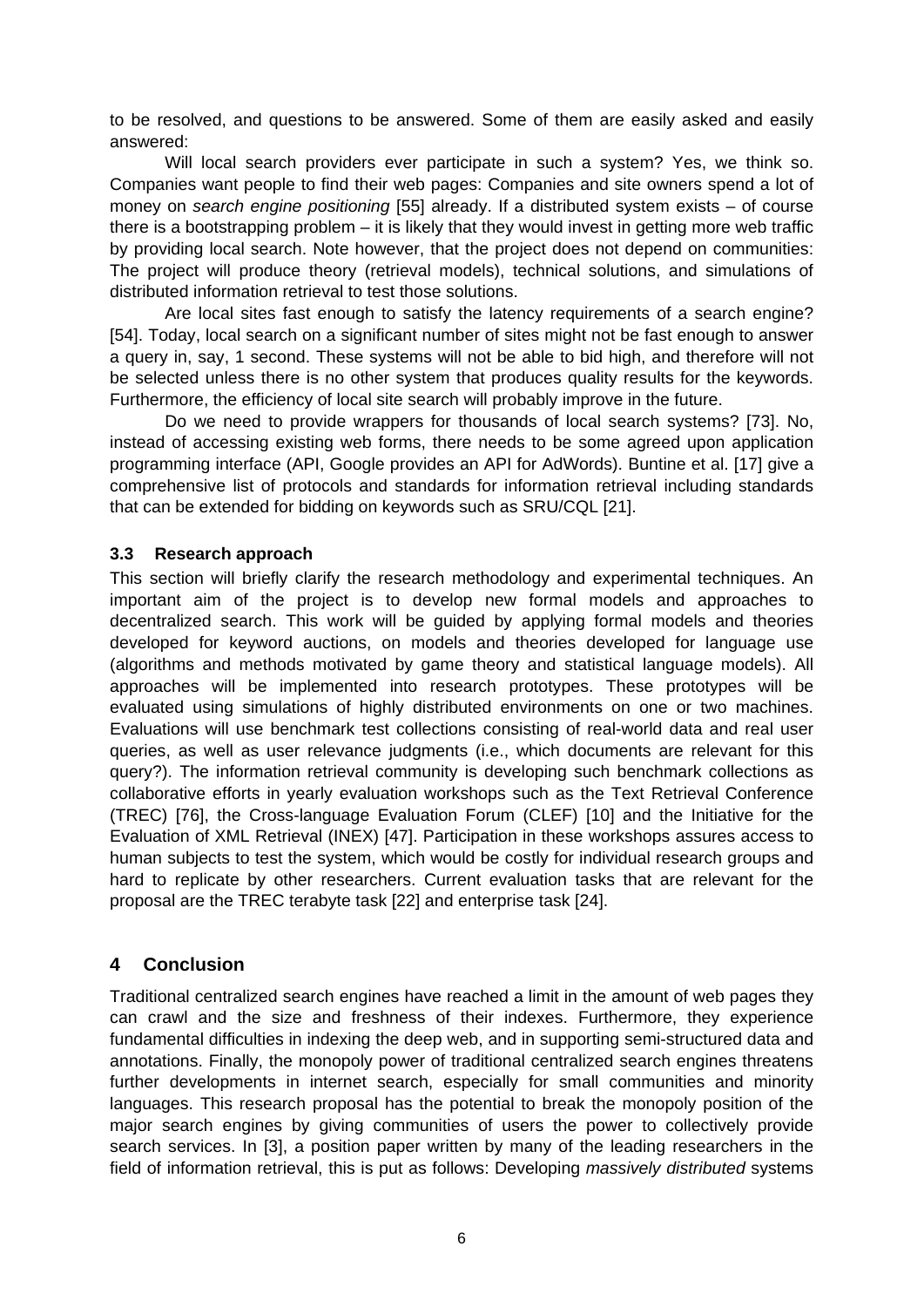that *leverage world-wide structured and unstructured data* is considered to be the grand challenge in information retrieval. In the position paper *language models* are considered to play a major role in the development of the field. Advancements here are of great importance.

The project's aim is to distribute internet search functionality in such a way that communities of users and/or federations of small search systems provide search services in a collaborative way. Instead of getting all data to a centralized point and process queries centrally, as is done by today's search systems, the project will distribute queries over many small autonomous search systems and process them locally. Distributed information retrieval is a well researched sub area of information retrieval, but it has not resulted in practical solutions for large scale search problems because of high administration costs of setting up large numbers of installations and because it turns out to be hard in practice to direct queries to the appropriate local search systems. In this project we will research a radical new approach to distribute search: *distributed information retrieval by means of keyword auctions*. Keyword auctions like Google's AdWords give advertisers the opportunity to provide targeted advertisements by bidding on specific keywords. Analogous to these keyword auctions, local search systems will bid for keywords at a central broker. They "pay" by serving queries for the broker. The broker will send queries to those local search systems that optimize the overall effectiveness of the system, i.e., local search systems that are willing to serve many queries, but also are able to provide high quality results. The project will approach the problem from three different angles: 1) modeling the local search system, including models for automatic bidding and multi-word keywords; 2) modeling the search broker's optimization using the bids, the quality of the answers, and click-through rates; 3) integration of structured data typically available behind web forms of local search systems with text search. The approaches will be evaluated using prototype systems and simulations on benchmark test collections.

### **Acknowledgements**

This project is funded by a Vidi grant of the Netherlands Organisation for Scientific Research (NWO).

## **References**

- [1] M. Abrol, N. Latarche, U. Mahadevan, J. Mao, R. Mukherjee, P. Raghavan, M. Tourn, J. Wang, and G. Zhang. Navigating large-scale semi-structured data in business portals. In *Proceedings of the 27th VLDB Conference*, pages 663–666, 2001
- [2] R. Akavipat, L.S. Wu, F. Menczer, A.G. Maguitman. Emerging Semantic Communities in Peer Web Search. In *Proceedings of the Workshop on Information Retrieval in Peer-to-peer networks (P2PIR)*, 2006
- <span id="page-6-1"></span>[3] J. Allan, J. Aslam, N. Belkin, C. Buckley, J. Callan, W.B. Croft, S. Dumais, N. Fuhr, D. Harman, D.J. Harper, D. Hiemstra, T. Hofmann, E. Hovy, W. Kraaij, J. Lafferty, V. Lavrenko, D. Lewis, L. Liddy, R. Manmatha, A. McCallum, J. Ponte, J. Prager, D. Radev, P. Resnik, S.E. Robertson, R. Rosenfeld, S. Roukos, M. Sanderson, R. Schwartz, A. Singhal, A. Smeaton, H. Turtle, E. Voorhees, R. Weischedel, J. Xu, C. Zhai,. Challenges in Information Retrieval and Language Modeling *SIGIR Forum 37*(1), 2003
- <span id="page-6-0"></span>[4] T. Avrahami, L. Yau, L. Si, and J. Callan. The FedLemur: federated search in the real world. *Journal of the American Society for Information Science and Technology 57*(3), pages 347–358, 2006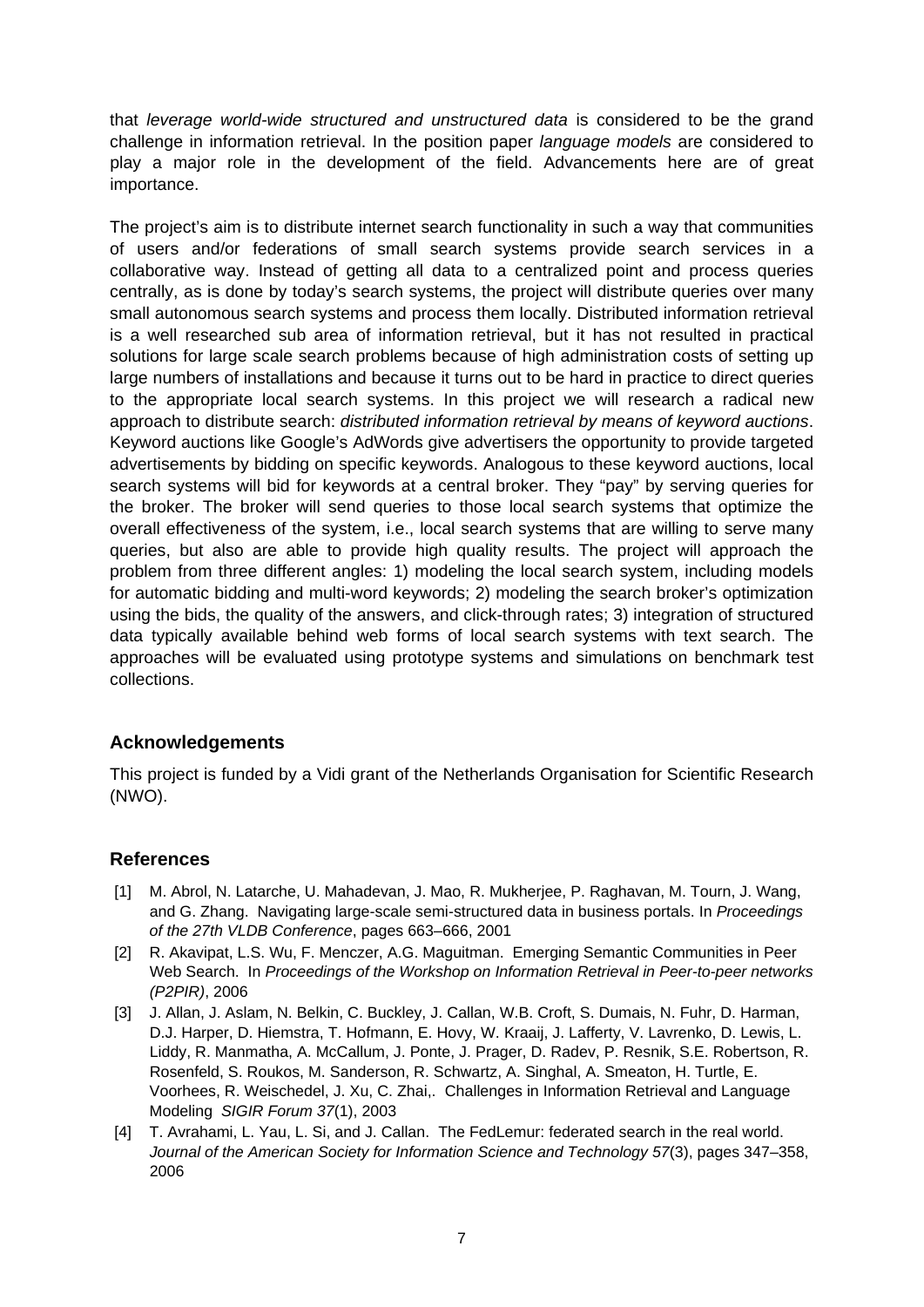- <span id="page-7-9"></span>[5] R Baeza-Yates, B Ribeiro-Neto. Modern information retrieval. *Addison Wesley*, 1999
- <span id="page-7-7"></span>[6] R. Baeza-Yates, C. Castillo, F. Junqueira, V. Plachouras, F. Silvestri. Challenges on Distributed Information Retrieval. International Conference on Data Engeneering (ICDE), 2007
- <span id="page-7-4"></span>[7] M. Baillie, L. Azzopardi, F. Crestani. Adaptive query-based sampling for distributed collections. In *Proceedings of the Conference on String Processing and Information Retrieval*, pages 316– 328, 2006
- <span id="page-7-12"></span>[8] W. Balke, W. Nejdl, W. Siberski, and U. Thaden. Progressive distributed top-k retrieval in peerto-peer networks. In *Proceedings of the 21st International Conference on Data Engineering (ICDE),* 2005
- [9] C. Baumgarten. A probabilistic model for distributed information retrieval. In *Proceedings of the ACM SIGIR Conference on Research and development in information retrieval*, 1997
- <span id="page-7-15"></span>[10] M. Braschler and C. Peters. Cross-Language Evaluation Forum: Objectives, Results, Achievements. *Information Retrieval 7*(1), pp.5–29, 2004
- <span id="page-7-5"></span>[11] M. Bender, S. Michel, P. Triantafillou, Ge. Weikum and C. Zimmer. Minerva: collaborative P2P search. In: *Proceedings of the 31st International Conference on Very Large Databases (VLDB)*, 2005
- <span id="page-7-0"></span>[12] M.K. Bergman. The deep web: Surfacing hidden value. *Journal of Electronic Publishing 7*(1), 2001.
- [13] H.E. Blok, V. Mihajlovic, G. Ramirez, T. Westerveld, D. Hiemstra, and A.P. de Vries. The TIJAH XML Information Retrieval System. In *Proceedings of the 29th Annual International ACM SIGIR Conference on Research and Development in Information Retrieval*, 2006
- [14] P. Boncz, T. Grust, M. van Keulen, S. Manegold, J. Rittinger, and J. Teubner. MonetDB/ XQuery: A Fast XQuery Processor Powered by a Relational Engine. In *Proceedings of the ACM SIGMOD International Conference on Management of Data*, 2006
- [15] N. Borch. Social peer-to-peer for social people. In *Proceedings of the International Conference on Internet Technologies and Applications*, 2005.
- <span id="page-7-8"></span>[16] S. Brin and L. Page. The anatomy of a large-scale hypertextual web search engine, In Proceedings of the 7th WWW Conference pages, 107–117, 1998
- <span id="page-7-13"></span>[17] W. Buntine, M.P. Taylor, and F. Lagunas. Standards for Open Source Information Retrieval, In *Proceedings of the Open Source Information Retrieval Workshop (OSIR)*, 2006
- <span id="page-7-1"></span>[18] J. Callan, Distributed information retrieval. In: Advances in information retrieval, *Kluwer Academic Publishers*. pages 127–150, 2000
- <span id="page-7-2"></span>[19] J. Callan and M. Connell. Query-based sampling of text databases. *ACM Transactions of Information Systems 19*(2), pages 97–130, 2001
- <span id="page-7-6"></span>[20] J. Callan, Z. Lu, and W.B. Croft. Searching distributed collections with inference networks. In *Proceedings of the 18th Annual International ACM SIGIR Conference on Research and Development in Information Retrieval*, pages 21–28, 1995
- <span id="page-7-14"></span>[21] S. Chumbe, R. MacLeod, P. Barker, M. Moffat, and R. Rist. Overcoming the obstacles of harvesting and searching digital repositories from federated searching toolkits, and embedding them in VLEs, In *Proceedings 2nd International Conference on Computer Science and Information Systems*, 2006.
- <span id="page-7-16"></span>[22] C.L.A. Clarke, F. Scholer, and I. Soboroff, The TREC 2005 Terabyte Track. In *Proceedings of the 14th Text Retrieval Conference (TREC)*, 2005
- <span id="page-7-3"></span>[23] N. Craswell, P. Bailey, and D. Hawking. Server selection on the World Wide Web, In *Proceedings of the ACM Conference on Digital Libraries,* pages 37–46, 2000
- <span id="page-7-17"></span>[24] N. Craswell, A.P. de Vries, and I. Soboroff. Overview of the TREC 2005 Enterprise Track. In *Proceedings of the 14th Text Retrieval Conference (TREC)*, 2005
- <span id="page-7-11"></span>[25] N. Craswell and M. Szummer. Random Walks on the Click Graph, In *Proceedings of the 30th Annual International ACM SIGIR Conference on Research and Development in Information Retrieval*, pages 239–246, 2007
- <span id="page-7-10"></span>[26] W.B. Croft, J. Lafferty. Language Modeling for Information Retrieval. *Kluwer Academic Publishers*, 2003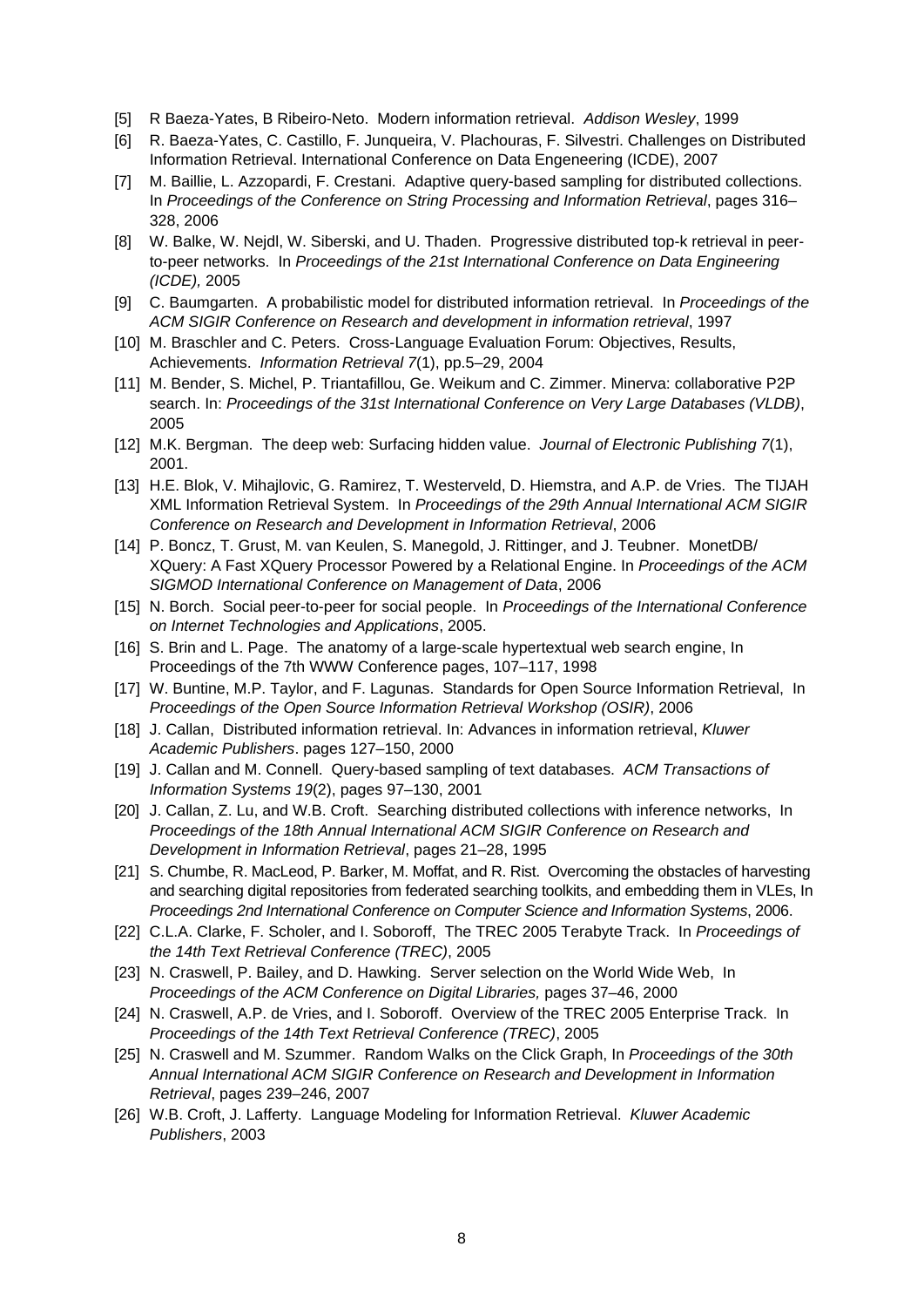- <span id="page-8-3"></span>[27] F.M. Cuenca-Acuna, C. Peery, R.P. Martin, and T.D. Nguyen. PlanetP: Using Gossiping to Build Content Addressable Peer-to-Peer Information Sharing Communities. In *Proceedings of the 12th International Symposium on High Performance Distributed Computing (HPDC)*, 2003
- <span id="page-8-6"></span>[28] B. Edelman, M. Ostrovsky, and M. Schwartz. Internet advertising and the generalized second price auction: Selling billions of dollars worth of keywords. NBER working paper 11765, 2005
- [29] A. Fast, D. Jensen, and B. N. Levine. Creating social networks to improve peer-to-peer networking. In *Proceedings of 11th ACM SIGKDD Conference*, 2005.
- <span id="page-8-13"></span>[30] M. Franklin, A. Halevy, and D. Maier. From databases to dataspaces: a new abstraction for information management. *ACM SIGMOD Record 34*(4):27–33, 2005
- <span id="page-8-0"></span>[31] J. Giles. Internet encyclopedias go head to head. *Nature* 438:900–901, 2005
- <span id="page-8-2"></span>[32] L. Gravano, P. Ipeirotis, M. Sahami. Qprober: A system for automatic classification of hiddenweb databases. *ACM Transactions of Information Systems 21*(1), pages 1–41, 2003
- [33] D. Hawking. Challenges in Enterprise Search. In *Proceedings of the 15th Australasian Database Conference*, 2004
- <span id="page-8-4"></span>[34] D. Hiemstra. A probabilistic justification for using tf.idf term weighting in information retrieval. *International Journal on Digital Libraries 3*(2), pp. 131-139, 2000
- <span id="page-8-7"></span>[35] D. Hiemstra. Using Language Models for Information Retrieval. Ph.D. Thesis, *Centre for Telematics and Information Technology*, *University of Twente*, 2001
- <span id="page-8-8"></span>[36] D. Hiemstra. Term-specific smoothing for the language modeling approach to information retrieval: the importance of a query term. In *Proceedings of the 25th Annual International ACM SIGIR Conference on Research and Development in Information Retrieval*, pages 35-41, 2002
- <span id="page-8-9"></span>[37] D. Hiemstra. Statistical Language Models for Intelligent XML Retrieval. In H. Blanken, T. Grabs, H.J. Schek, R. Schenkel and G. Weikum (eds.) Intelligent Search on XML. *Lecture Notes in Computer Science, Springer-Verlag*, pages 107–118, 2003
- <span id="page-8-14"></span>[38] D. Hiemstra and R. Baeza-Yates. Structured Text Retrieval Models, In *Encyclopedia of Database Systems, Springer* (to appear)
- [39] D. Hiemstra and D. van Leeuwen. Creating an Information Retrieval test corpus for Dutch, In Mariët Theune, Anton Nijholt and Hendri Hondop (eds.) *Selected Papers of the 12th meeting of Computational Linguistics in the Netherlands (CLIN-12)*, *Editions Rudopi*, pages 133–147, 2002
- <span id="page-8-10"></span>[40] D. Hiemstra and W. Kraaij. A Language Modeling Approach to TREC. In E. Voorhees and D. Harman (eds.). TREC: Experiment and Evaluation in Information Retrieval, *MIT Press*, pages 373-395, 2005
- <span id="page-8-11"></span>[41] D. Hiemstra, S.E. Robertson and H. Zaragoza. Parsimonious Language Models for Information Retrieval. In *Proceedings of the 27th Annual International ACM SIGIR Conference on Research and Development in Information Retrieval*, pages 178–185, 2004
- <span id="page-8-15"></span>[42] D. Hiemstra, H. Rode, R. van Os and J. Flokstra. PFTijah: text search in an XML database system. In *Proceedings of the 2nd International Workshop on Open Source Information Retrieval (OSIR)*, pages 12–17, 2006
- <span id="page-8-12"></span>[43] J. Kamps. Experiments with Document and Query Representations for a Terabyte of Text. In *Proceedings of the 15th Text Retrieval Conference (TREC), 2006.*
- [44] I.A. Klampanos and J.M. Jose. An architecture for information retrieval over semi-collaborating Peer-to-Peer networks. *Proceedings of the 2004 ACM symposium on Applied computing*, pages 1078–1083. 2004
- [45] W. Kraaij, T. Westerveld and D. Hiemstra. The Importance of Prior Probabilities for Entry Page Search. In *Proceedings of the 25th Annual International ACM SIGIR Conference on Research and Development in Information Retrieval,* pages 27–34, 2002
- <span id="page-8-5"></span>[46] S. Lahaie, D. Pennock, A. Saberi, and R. Vohra. Sponsored Search. In N. Nisan et al. (eds.) *Algorithmic Game Theory*, *Cambridge University Press*, 2007
- <span id="page-8-16"></span>[47] M. Lalmas and G. Kazai. Report on the ad-hoc track of the INEX 2005 workshop. *SIGIR Forum 40*(1):49–57, 2006
- <span id="page-8-1"></span>[48] S. Lawrence and C.L. Giles. Accessibility of Information on the Web, *Nature 400*(107), 1999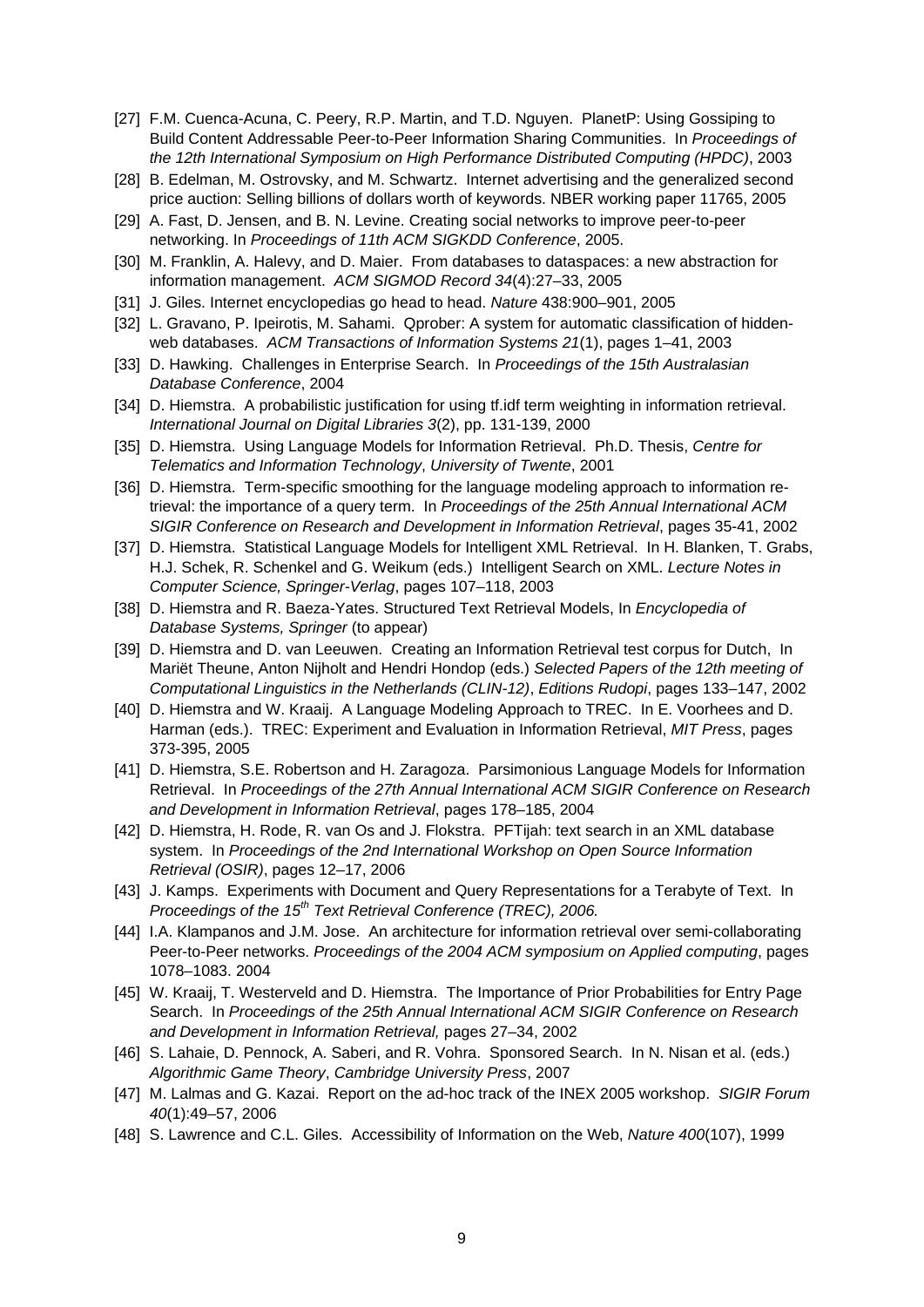- <span id="page-9-5"></span>[49] J. Li, T. Loo, J. Hellerstein, F. Kaashoek, D. Karger, and R. Morris. On the Feasibility of Peer-to-Peer Web Indexing and Search. In *Proceedings of the 2nd International Workshop on peer-topeer systems (IPTPS)*, pages 207–215, 2003
- [50] J. List, V. Mihajlovic, G. Ramirez, A.P. de Vries, D. Hiemstra, and H.E. Blok. Tijah: Embracing IR Methods in XML Databases. *Information Retrieval Journal 8*(4), pp. 547–570, *Kluwer Academic Publishers*, 2005
- [51] J. Lu and J. Callan. User modeling for full-text federated search in peer-to-peer networks. In *Proceedings of the 29th International ACM SIGIR Conference on Research and Development in Information Retrieval*, 2006
- [52] J. Lu and J. Callan. Full-text federated search of text-based digital libraries in peer-to-peer networks. *Journal of Information Retrieval 9*(4), 2006
- <span id="page-9-4"></span>[53] T. Luu, F. Klemm, I. Podnar, M. Rajaman, K. Aberer. ALVIS Peers: A Scalable Full-text PeertoPeer Retrieval Engine. In: *Proceedings of the Workshop on Information Retrieval in Peer-to-Peer Networks (P2PIR)*, 2006
- <span id="page-9-0"></span>[54] J. Madhavan, A. Halevy, S. Cohen, X. Dong, S.R. Jeffrey, D. Ko, and C. Yu. Structured Data Meets the Web: A Few Observations. *IEEE Computer Society Technical Committee on Data Engineering*, 2006
- <span id="page-9-13"></span>[55] F.W. Marckini. Search Engine Positioning, *Wordware Publishing*, 2001
- <span id="page-9-9"></span>[56] A. Mehta, A. Saberi, U. Vazirani, and V. Vazirani. AdWords and Generalized Online Matching. *Journal of the ACM 54*(5), 2007
- <span id="page-9-6"></span>[57] M. Melucci and A. Poggiani. A study of a weighting scheme for information retrieval in hierachical peer-to-peer networks, In *Proceedings of the European Conference on Information Retrieval. Springer*, pages 136–147, 2007
- [58] S. Michel, M. Bender, P. Triantafillou and G. Weikum. IQN Routing: Integrating Quality and Novelty in P2P Querying and Ranking. In: *Proceedings of the 10th International Conference on Extending Database Technology (EDBT)*, 2006
- <span id="page-9-12"></span>[59] V. Mihajlovic, H.E. Blok, D. Hiemstra and P.M.G. Apers. Score Region Algebra: Building a Transparent XML-IR Database. In *Proceedings of the fourteenth International Conference on Information and Knowledge Management (CIKM)*, pages 12–19, 2005
- <span id="page-9-7"></span>[60] H. Nottelman and N. Fuhr. A decision-theoretic model for decentralized query routing in hierarchical peer-to-peer networks, In *Proceedings of the European Conference on Information Retrieval. Springer*, pages 148–159, 2007
- <span id="page-9-10"></span>[61] T. O'Reilly, What Is Web 2.0? Design Patterns and Business Models for the Next Generation of Software. *O'Reilly Media*, September 2005
- <span id="page-9-8"></span>[62] G. Paltoglou, M. Salampasis and M. Satratzemi. Result merging algorithm using multiple regression models. In *Proceedings of the European Conference on Information Retrieval. Springer*, pages 173–184, 2007
- <span id="page-9-11"></span>[63] I. Podnar, T. Luu, M. Rajman, F. Klemm, K. Aberer, "A Peer-to-Peer Architecture for Information Retrieval Across Digital Library Collections", *Proceedings of the European conference on research and advanced technology for digital libraries (ECDL)*, September 2006
- <span id="page-9-3"></span>[64] J.A. Pouwelse, P. Garbacki, J. Wang, A. Bakker, J. Yang, A. Iosup, D.H.J. Epema, M. Reinders, M. van Steen, H.J. Sips. Tribler: A social-based Peer-to-Peer system. In *Proceedings of the 5th International Workshop on Peer-to-Peer Systems* (IPTPS), 2006
- [65] P. Reynolds and A. Vahdat. Efficient peer-to-peer keyword searching. In *Proceedings of the ACM Middleware Conference*, pages 21–40, 2003.
- [66] M. Shokouhi. Segmentation of Search Engine Results for Effective Data-Fusion. In Proceedings of the European Conference on Information Retrieval (ECIR), pages 185–197, 2007
- <span id="page-9-1"></span>[67] M. Shokouhi, M. Baille, and L. Azzopardi. Updating collection representations for federated search. In *Proceedings of the 30th International ACM SIGIR on Information Retrieval*, pages 511–518, 2007
- <span id="page-9-2"></span>[68] M. Shokouhi, J. Zobel, S. Tahaghoghi, and F. Scholer. Using query logs to establish vocabularies in distributed information retrieval, *Information Processing and Management 43*, pages 169–180, 2007